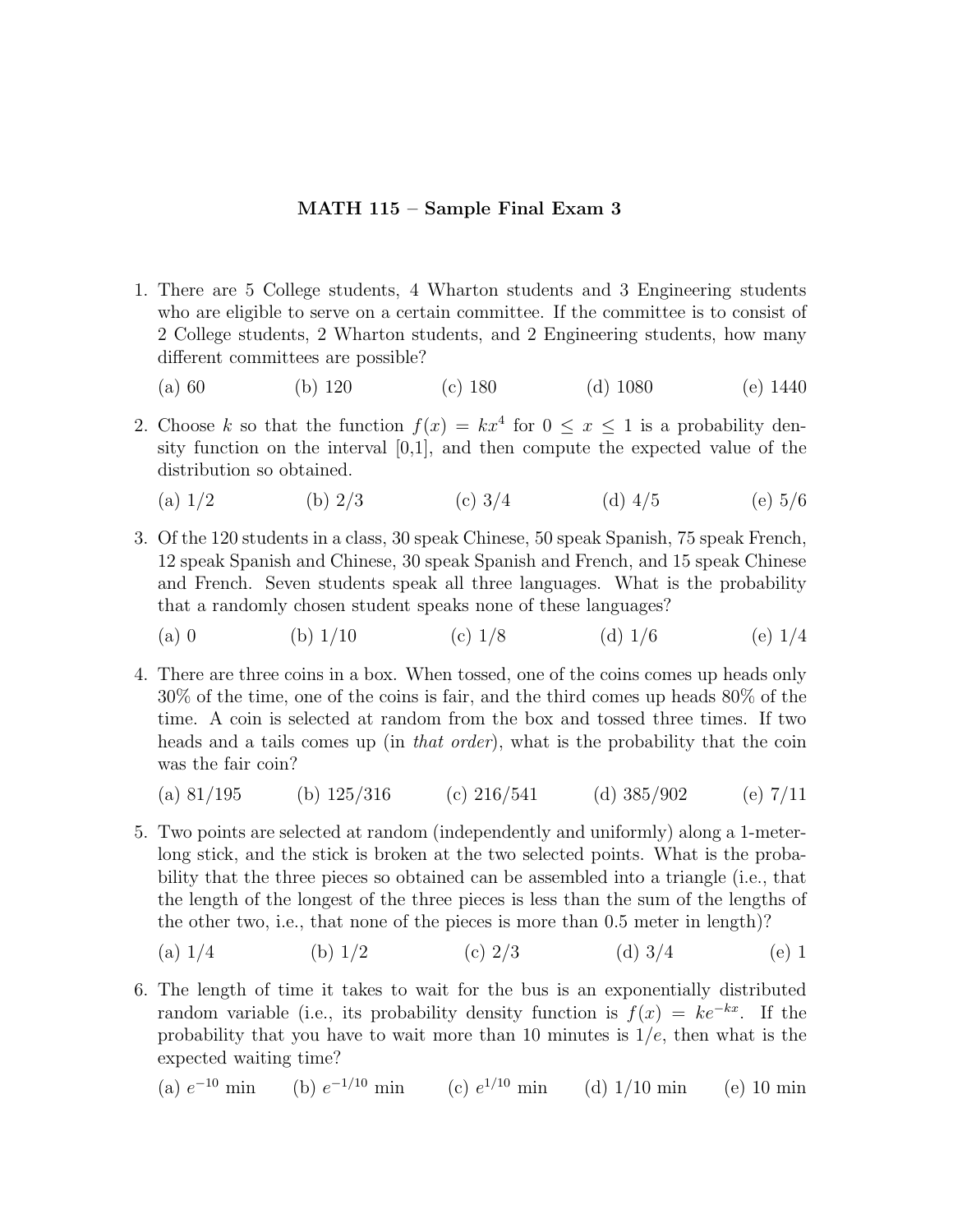7. Suppose  $X$  is a random variable, uniformly distributed on the interval  $[0..3]$ . What is the expected value of 10*<sup>X</sup>*?

(a) 500 (b)  $10\sqrt{10}$  (c)  $\frac{333}{\ln 10}$ (d)  $500 \ln 10$ (e)  $\frac{1000}{\ln 10}$ 

- 8. Suppose that the lifetime of a certain kind of memory chip is normally distributed with a mean of 400 hours and a standard deviation of 25 hours. If you buy three of them and operate them independently, what is true about the probability *p* that at least one of the chips lasts at least 450 hours?
	- (a)  $0 < p < 0.1$  (b)  $0.1 < p < 0.25$  (c)  $0.25 < p < 0.5$ (d)  $0.5 < p < 0.75$  (e)  $0.75 < p < 0.9$
- 9. Each of the graphs below is the contour plot showing the level curves of one of the listed functions. Match the functions with their contour plots.



(i)

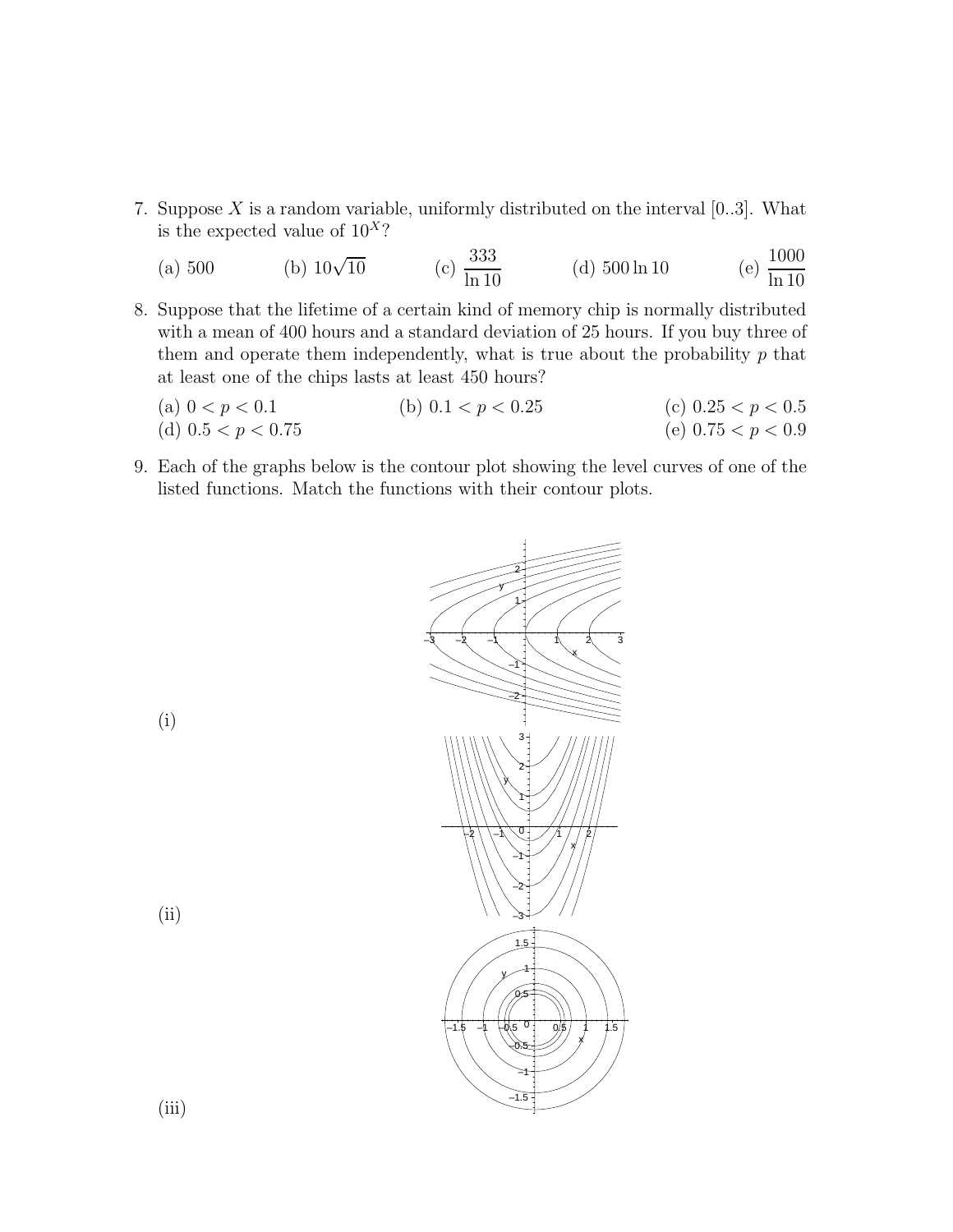

(a) 
$$
f(x, y) = x^2 + \frac{1}{4}y^2
$$
  
\n(b)  $f(x, y) = \frac{1}{x^2 + y^2}$   
\n(c)  $f(x, y) = x^2 - y$   
\n(d)  $f(x, y) = x - y^2 + 3$ 

- 10. The function  $f(x, y) = x^2 + 3xy + y^2 5x 5y$  has one critical point. Find it and determine its type.
	- (a) max at  $(1,1)$  (b) min at  $(1,1)$  (c) saddle at  $(1,1)$ (d) max at  $(2,2)$  (e) saddle at  $(2,2)$
- 11. What is the maximum value of the function  $f(x, y) = 4xy$  subject to the constraint  $x^2 + 4y^2 = 9$ ?
	- (a) 9 (b) 4 (c) 3 (d) 2 (e) 1
- 12. Find the straight line that best fits through the points (1,2), (2,11) and (3,8).

(a) 
$$
y = 2x
$$
 (b)  $y = x + 2$  (c)  $y = 2x + 4$  (d)  $y = 3x$  (e)  $y = 3x + 1$ 

13. Evaluate the double integral of  $f(x, y) = y/x$  over the region that lies between the line  $y = 3x$  and the parabola  $y = x^2 - 3x + 8$ .

(a)  $15 - 10 \ln 2$  (b)  $36 - 25 \ln 2$  (c)  $26 - 32 \ln 2$  (d)  $52 - 15 \ln 2$  (e)  $22 - 40 \ln 2$ 

14. Find the value of *k* so that the following matrix has no inverse:

$$
\begin{bmatrix} -2 & 5 & 2 \ 1 & -3 & -1 \ -1 & 2 & k \end{bmatrix}
$$
  
(a)  $k = 0$   
(b)  $k = 1$   
(c)  $k = -1$   
(d)  $k = 2$   
(e) the matrix is always invertible